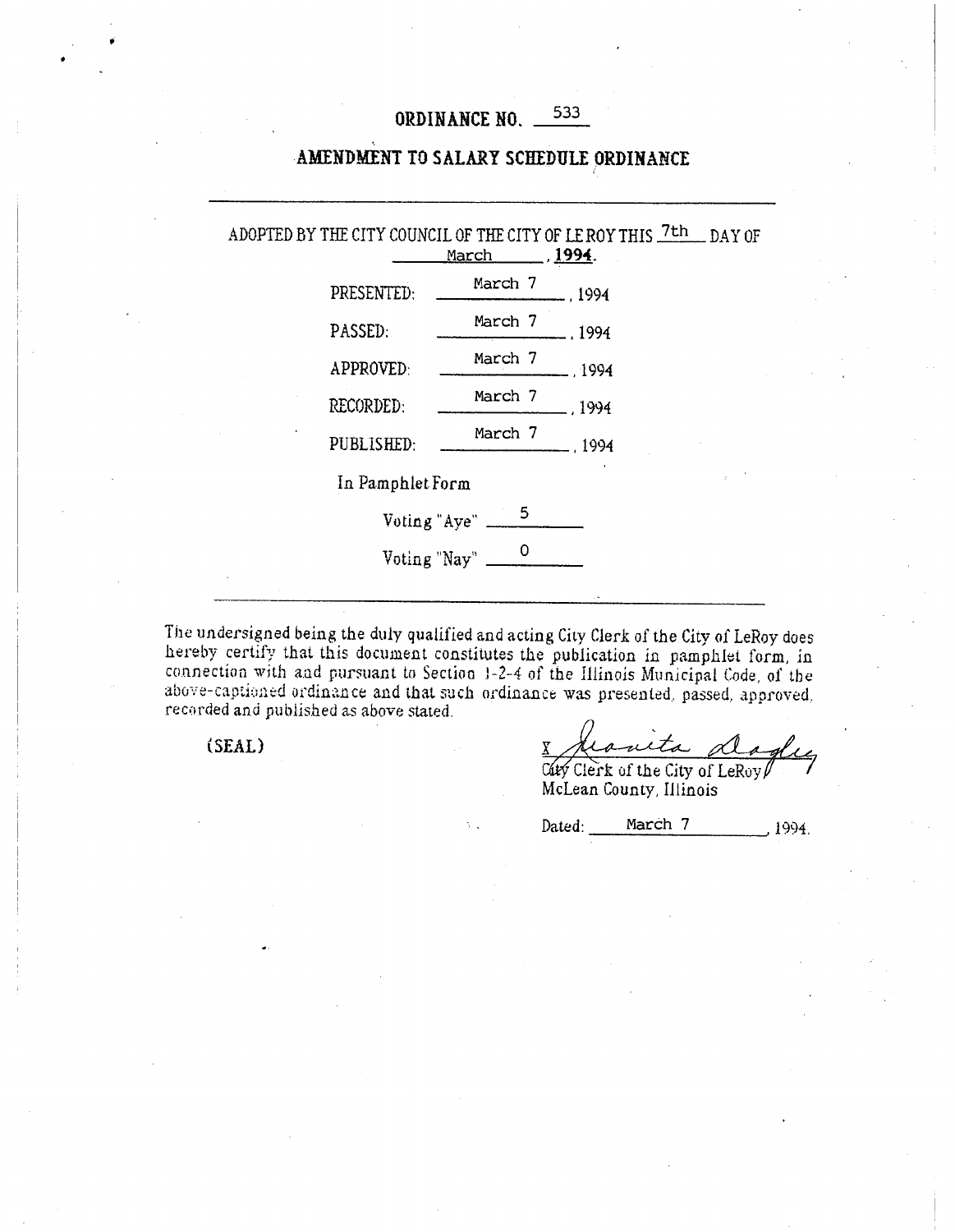#### ORDINANCE.~NO. 533

### AMENDMENT TO SALARY SCHEDULE ORDINANCE

WHEREAS, the City Council has reviewed Ordinance No, 515, the salary schedule ordinance of the City of LeRoy, most recently adopted, and

WHEREAS, the Mayor and City Council of the City of LeRoy have determined that it is appropriate that a new category or position of employee be described therein and an hourly wage provided for the new category of employee in said salary ordinance,

NOW, THEREFORE, IT IS HEREBY ORDAINED, by the City Council of the City of LeRoy, In lawful meeting assembled,as follows:

Section 1, SECTION II, Salary and Pay Schedule for Appointed Officers and Employees, of the aforesaid Ordinance No. 515,adopted November 1, 1993, is hereby amended by addition of the following words and figures:

"Street Supervisor \$ 9.65 per hour"

Below the line item "Assistant Street Dept, Superintendent" and before the line item "Street Department employees (Full-time),"

Section 2. This ordinance shall be in full force and effect from and after its passage. approval and publication in pamphlet form, as required by law.

PASSED by the City Council of the City of LeRoy, Illinois, upon the motion by

Robert D. Johnson , seconded by David McClelland by roll call vote

on the <sup>7th</sup> *day* of <u>March</u> 1994. as follows:

Aldermen elected  $\frac{6}{\sqrt{2}}$  Aldermen present 5

VOTING AYE:

Randy Zimmerman, Lois Parkin, Robert D. Johnson, Ronnie Litherland

 $\mathbf{1}$ 

(full names) David McClelland

VOTING NAY:

None

(full names)

ABSENT, ABSTAIN, OTHER:

Patrick Beaty absent

(full names)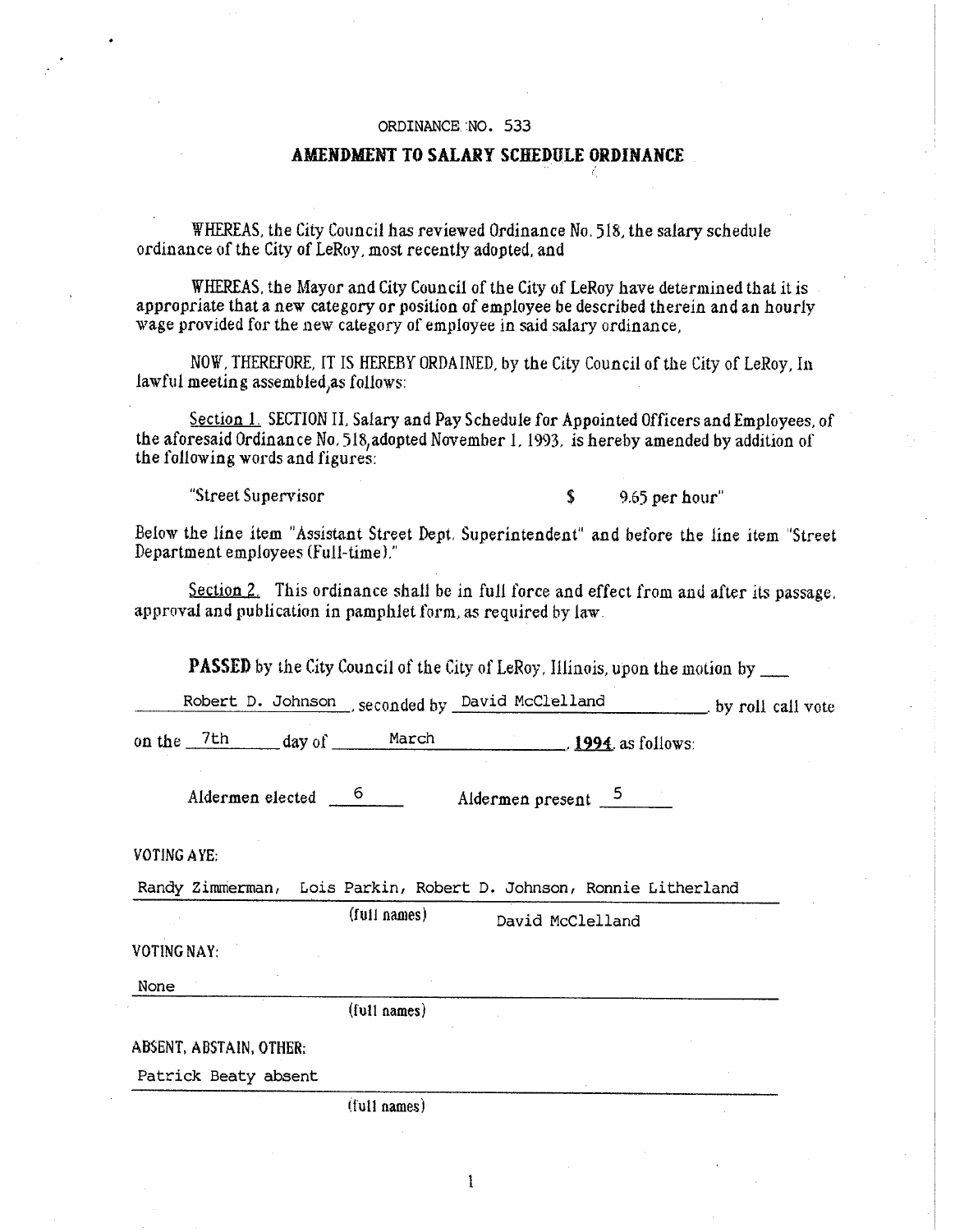and deposited and filed in the office of the City Clerk in said municipality on the 7th day of

March , 1994,

 $\lambda_{\rm{max}}$  $\alpha$ 

x Juanita Dagley, City Clerk of the City of LeRoy,

LeRoy, McLean County, Illinois

APPROVED BY the Mayor of the City of LeRoy, Illinois, this 7th day of

March 1991

ATTEST: (SEAL)

x

 $\ddot{\phantom{a}}$ 

Jerry  ${\cal C}$  Davis, Mayor of the City of LeRoy, McLean County/Illinois

x

Juanità Dagley, City Clerk, City of LeRoy, LeRoy, McLean County, Illinois

 $\mathbb{Q}_\infty$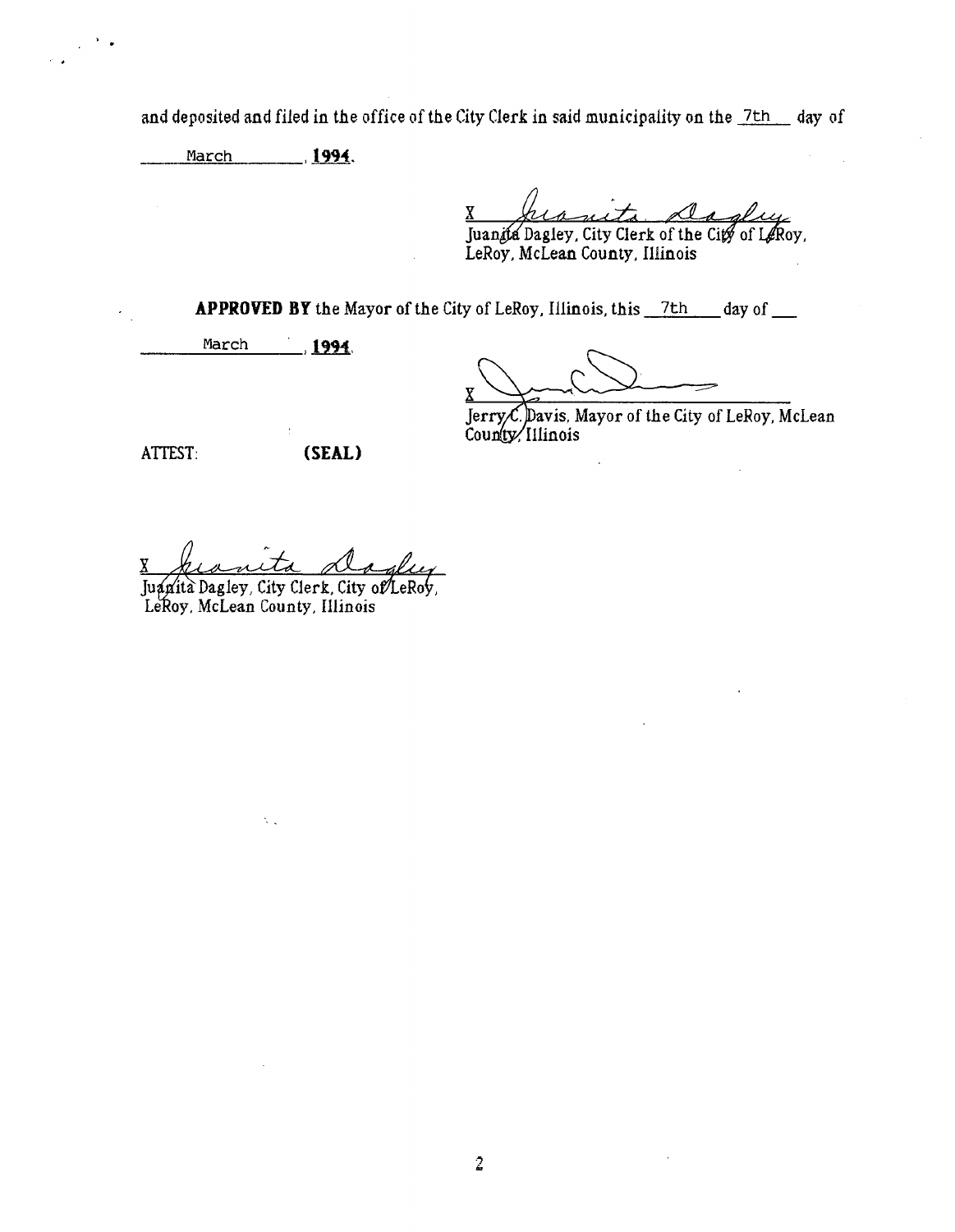## **CERTIFICATE**

I, **Juanita Dazley,** certify that I am the duly elected and acting municipal clerk of the **City of LeRoy,** of **McLean** County, Illinois.

I further certify that on March 7 **1994,** the Corporate Authorities of such municipality passed and approved Ordinance No. entitled;

## **AMENDMENT TO SALARY SCHEDULE ORDINANCE,**

which provided by its terms that it should be published in pamphlet form.

The pamphlet form of Ordinance No. 533 hard including the Ordinance and a cover sheet thereof, was prepared, and a copy of such Ordinance was posted at the municipal building, commencing on March 7 **1994**, and continuing for at least ten days thereafter. Copies of such Ordinance were also available for public inspection upon request in the office of the municipal clerk,

Dated at LeRoy, Illinois, this  $7th$  day of March 1994.

**(SEAL)** 

Juanieta dagley